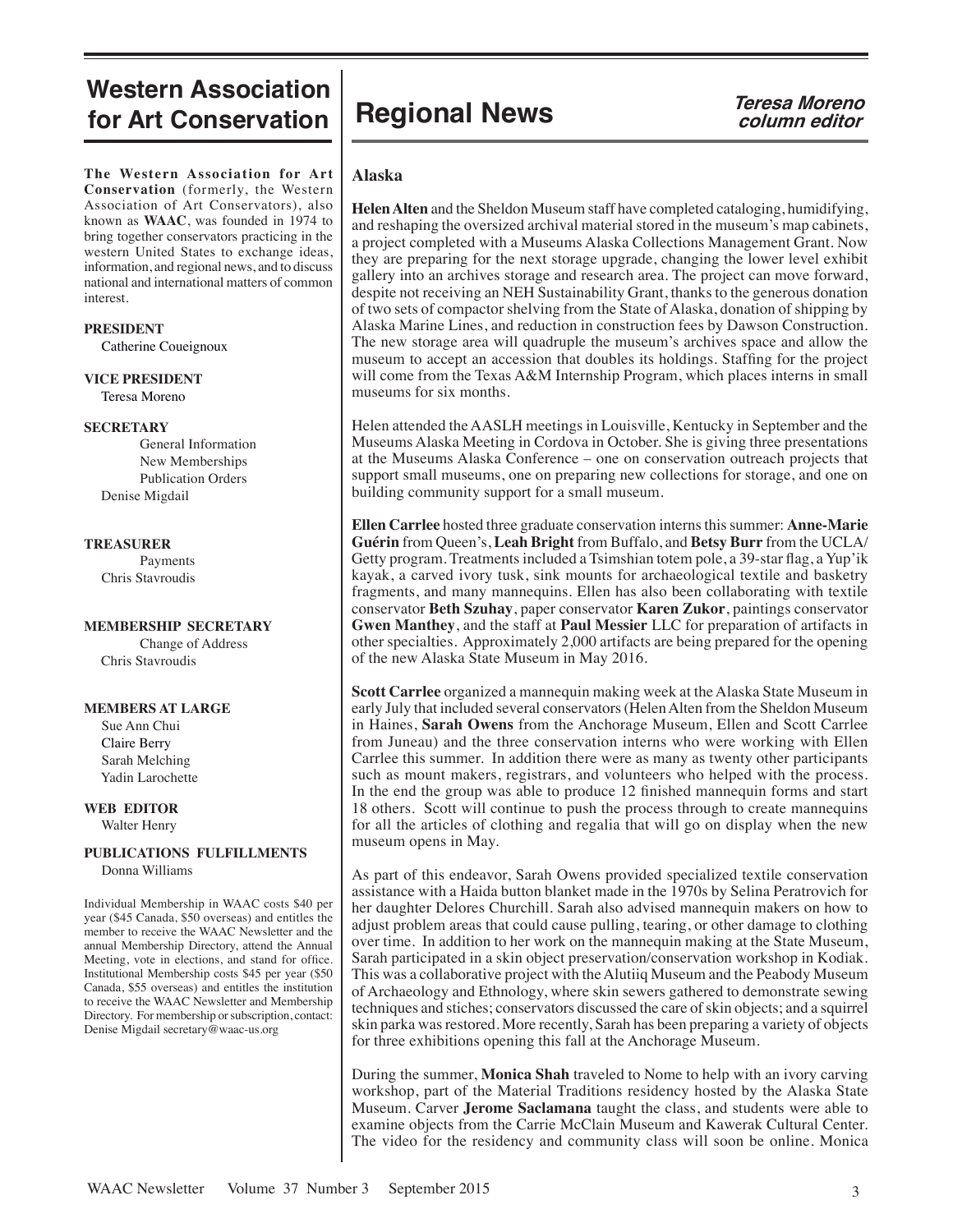also hosted the first two programs in the museum's new Urban Interventions series, which seeks to connect teens to the museum collections and empower youth through healthy expression. The first was a Skate Art project with at-risk teens and the second, Tupik Mi, is a project to revitalize cultural tattooing. In between programs, Monica has been assisting Sarah Owens in preparing collections for the Anchorage Museum's three fall exhibitions.

*Regional Reporter:* Ellen Carrlee

#### **Arizona**

The conservators at the Western Archeological and Conservation Center (WACC) have been busy conserving historical objects from Manzanar National Historic Site, pots from Joshua Tree National Park, and historic leather from Chiricahua National Monument. **Audrey Harrison** is beginning to focus on specialized storage mounts for large baskets stored at WACC, while **Maggie Hill-Kipling**, **Dana Senge**, and preprogram interns **Brenna Stonum** and **Sam Merrifield** continue work with the Grand Teton National Park ethnographic collection.

**Marilen Pool** recently completed the conservation treatment of a collection of Bolivian silver plaques at the Phoenix Art Museum and a Mexican lacquer tray for the Heard Museum. She continues working on the archaeological perishables collections at the Arizona State Museum. As part of that project she has been working with conservation scientist, **Christina Bisulca**, on the characterization of pine pitch, creosote lac, and plant gums found in the archaeological botanical and artifact collections.

**Nancy Odegaard** has returned to the Arizona State Museum from sabbatical leave. Since May she was a visiting fellow at ICCROM and visiting scholar

at the American Academy in Rome where she researched 19th-century ceramic restoration and lectured on basketry. In July-August, she completed a Fulbright Senior Specialist Award project in Colombia. A partnership with the University of Arizona, the Universidad Externado de Colombia, the Ministry of Culture, ApoyOline, and the collaboration with Amaparo Rueda involved teaching at five universities, a public lecture at the Gold Museum, and visits to thirty museums, twenty churches, nine archaeological and natural sites, and seventeen other cultural sites.

In September, she will present several sessions at the American Tribal Archives, Libraries and Museums Conference (ATALM) in Washington DC and will present a paper on the use of  $CO<sub>2</sub>$ cleaning for basketry and textiles at the *Ice Cold: Solid Carbon Dioxide Cleaning Symposium* also in Washington, DC. **Gina Watkinson** will co-present a lecture with Nancy on basketry and on working with tribal representatives at the ATALM conference.

**Teresa Moreno** continues to oversee the environmental monitoring program at ASM. Her work continues on the NEH SCHC funded planning and design for the museum's new climate controlled photo collections storage vault. Teresa is advising and providing guidelines for the environmental requirements and exhibition case design for ASM's new Basketry Interpretive Gallery that will open in early 2017. She is working with staff from ASM and the University of Arizona (UA) libraries in preparation for hosting the Folger Shakespeare Library traveling exhibit *First Folio! The Book that Gave Us Shakespeare* in February-March 2016.

In addition she has been busy conducting condition assessments and treatments, and making mounts for a number of objects for loans, including a small collection of Roman glass, ceramics, and bronzes for loan to the UA Museum of Art for an exhibit titled *Rome: The Legacy of an Eternal City*, and a Mexican Tehuana dress and several pieces of jewelry for loan to the Heard Museum for their exhibit *Las Favoritas de Frida*.

During the summer Teresa lectured at the ASM Rock Art Ranch (RAR) archaeological field school near Winslow, AZ and conducted a two-day introductory workshop on archaeological conservation in the ASM conservation lab for ten RAR students funded by the NSF Research Experiences for Undergraduates program. Teresa continued to teach for the Balboa Art Conservation Center (BACC) as an instructor for their *Focus on Collections Care* workshop series. She taught the *Care of Metal Objects* workshop in San Jose in June, San Diego in August, and Eugene in September.

Also in September, in addition to attending this year's WAAC conference at Asilomar in Pacific Grove, California at the end of the month after which time she assumed her new role as WAAC President, Teresa participated in the Protecting Cultural Collections: Disaster Prevention, Preparedness, Response and Recovery Workshop put on by the Western States and Territories Preservation Assistance Service (WESTPAS) and taught by **Randy Silverman**, preservation librarian at the University of Utah Marriott Library.

**Brunella Santarelli** defended her dissertation in June and earned her PhD from the University of Arizona in Material Science and Engineering (MSE) with a concentration in Heritage Conservation Science. This fall she will begin a post-doctoral fellowship at the Metropolitan Museum of Art. **Elyse Canosa** will return to the UA and ASM in September from the Netherlands where she has been researching metal corrosion on daguerreotypes. She will continue her research towards her PhD in the MSE Heritage Conservation Science program.

*Regional Reporter:* Dana Senge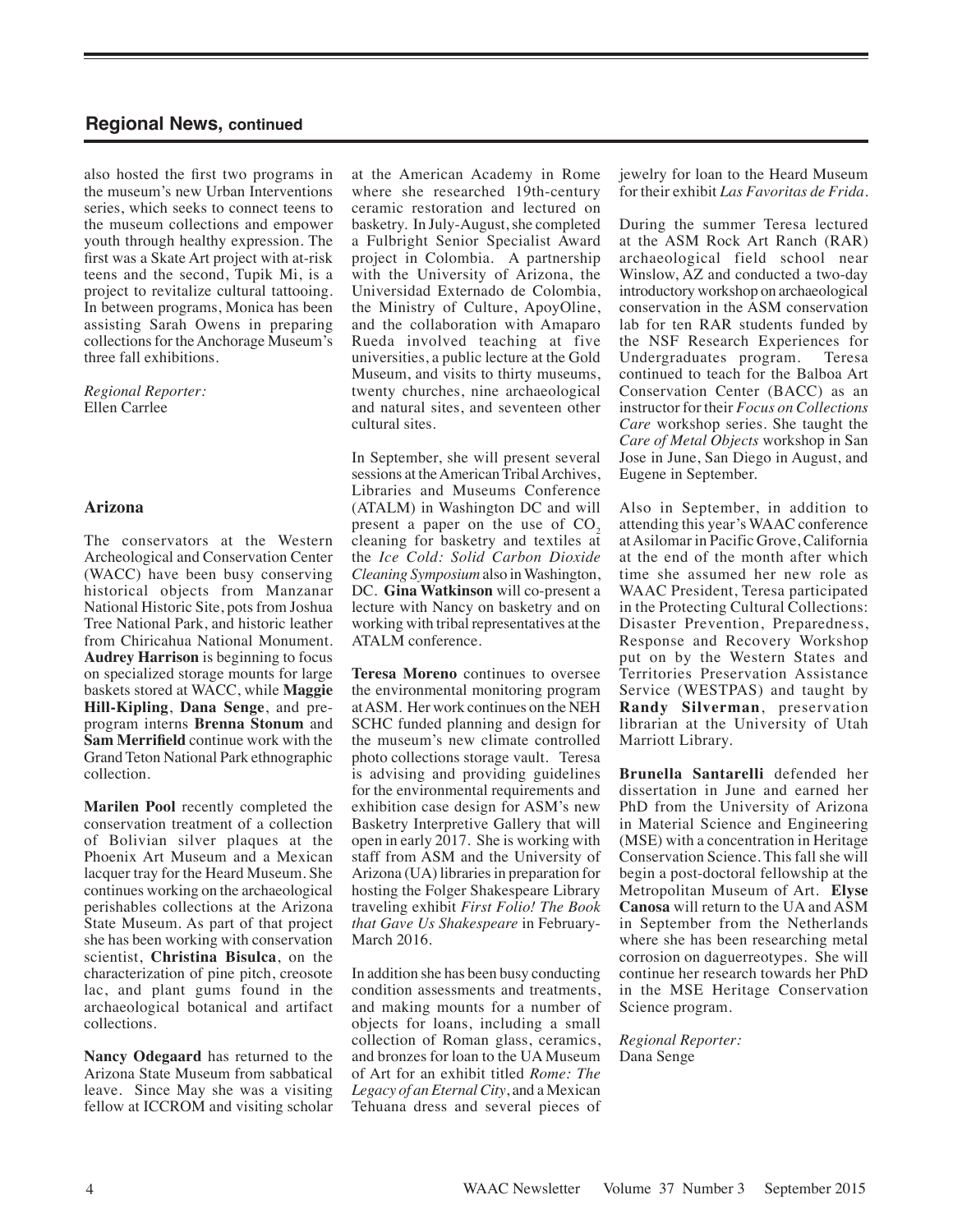#### **Hawaii**

On August 31, **Lynn Ann Davis** retired as librarian and preservation department head for Hamilton Library, University of Hawai'i at Manoa. Many of us know Lynn from her work here with the library over the past 19 years and many people in Hawaii's museum, library, and archive community know Lynn from her past years with the Bishop Museum. Among many other initiatives (including creating the listserv for Hawaii's Connecting to Collections grant), Lynn has been a champion for disaster planning and response and is a founding trainer for the Western States and Territories Preservation Assistance Service (WESTPAS). Stay tuned for upcoming disaster response training this fall, as she continues to share her knowledge and experience.

**Seth Irwin**, paper conservator of the University of Hawaii at Manoa Library Preservation Department has ended work on the FEMA contract for treatment of photographs, prints, and books that were damaged when a tsunami hit Hulihee Palace in Kona on Hawaii Island in 2011.

**Dawne Steele Pullman** continues to treat paintings for clients in Hawaii and around the world. She attended a seminar for conservation of acrylic paintings at the Tate Modern this summer while working in private practice on a tempera painting by Hedda Sterne and stabile sculpture by Marcel Louis Baugniet. Before this she was in Burma with UNESCO and Memory of the World Committee-Asia Pacific (MOWCAP) as well as in discussion with conservators from India who were treating 11<sup>th</sup>-century temple wall paintings in Bagan.

**Kent Severson**, conservator at Shangri La, hosted two conservation interns this summer, **Colette Khanafarov** from UCLA's Conservation of Archaeological and Ethnographic Materials Training Program and **Emily Wroczynski** from the Winterthur/ University of Delaware Program in Art Conservation. Colette researched the history of the mosaic tile decorations

on the dining room lanai and initiated a program of treatment.

Emily has been analyzing the wood, paint, and varnish layers of the ceilings in the foyer and the living room, as well as the doors at the passage from the living room to the mihrab room. She also found time to initiate a program of treatment that will continue in coming years. Shangri La thanks both of these interns for their hard work and contributions to the preservation of the collection.

**Thor Minnick** continues with treatment of Queen Lili'uokalani's furniture located in Washington Place. Recent items treated are a Chinese rosewood altar table and the Queen's koa sewing table. He has just completed French polishing an unusually large 19thcentury koa circular table made by C. E. Williams and another smaller koa table made by John J. Halstead from the same period.

*Regional Reporter:* D. Thor Minnick

#### **Los Angeles**

**Christina Fisher** has left LACMA's WattsTowers team to concentrate on her creative work and **Traci Lucero** joined the team as assistant conservator.

**Silviu Boariu** has been promoted to associate objects conservator at LACMA. **David Armadariz** has also been hired at LACMA as a new mount maker.

In August **Kamila Korbela-Dunigan** joined LACMA paintings conservation for a threeyear position as assistant painting conservator, funded by a generous grant from the Ahmanson Foundation. Kamila received her degree from the State Academy of Fine Art and Design in Stuttgart. Kamila has held fellowships at the National Gallery of Denmark and the Balboa Conservation Center in San Diego. Among her other duties Kamila will be assisting with the project to publish a catalog of Old Master and  $19<sup>th</sup>$ -

century paintings that have been given to LACMA by the Ahmanson Foundation.

**Elma O'Donoghue** presented a talk at WAAC's annual conference entitled "Recent Treatments and Analysis of Colonial Paintings at LACMA." **Joe Fronek** is currently restoring a painting in LACMA's collection that is an unusual example of painting on marble, *Saint*  Agnes Protected by an Angel by 17<sup>th</sup>century artist Alessandro Turchi.

**Elizabeth Shaeffer** will be staying on at LACMA for her second year as Andrew W. Mellon Fellow in textile conservation. In April she will be helping to install nearly 400 costumes and accessories for the exhibition *Reigning Men: Fashion in Menswear, 1715 - 2015.* 

In fall of 2015 LACMA will open a new study center on the Art of the Americas plaza as a direct result of generous grants from the Institute of Museum and Library Services and the Frederick Roberts Foundation. The IMLS grant resulted in a more searchable database for photographic processes with the implementation of a naming convention.

The IMLS grant also resulted in the rehousing of the photographic collection in preparation for use in the new study center. Activities in the studio of the new study center will be viewable through a glass wall where conservators, scientists, and collections managers will be working on preservation, documentation, and treatment of the collection.

The paper conservation lab at LACMA is pleased to announce that **Sarah Newby** has joined the staff as collections administrator for the photography and prints and drawings collection and manager for the study center. The paper lab filled its senior technician position with **Adriana Breisch**, formerly of the Charles Schultz Museum. Both staff will play an active role in the study center and its programs for public outreach. The center itself will be a model for the development of a variety of study centers at LACMA that will make collections accessible for teaching and research purposes.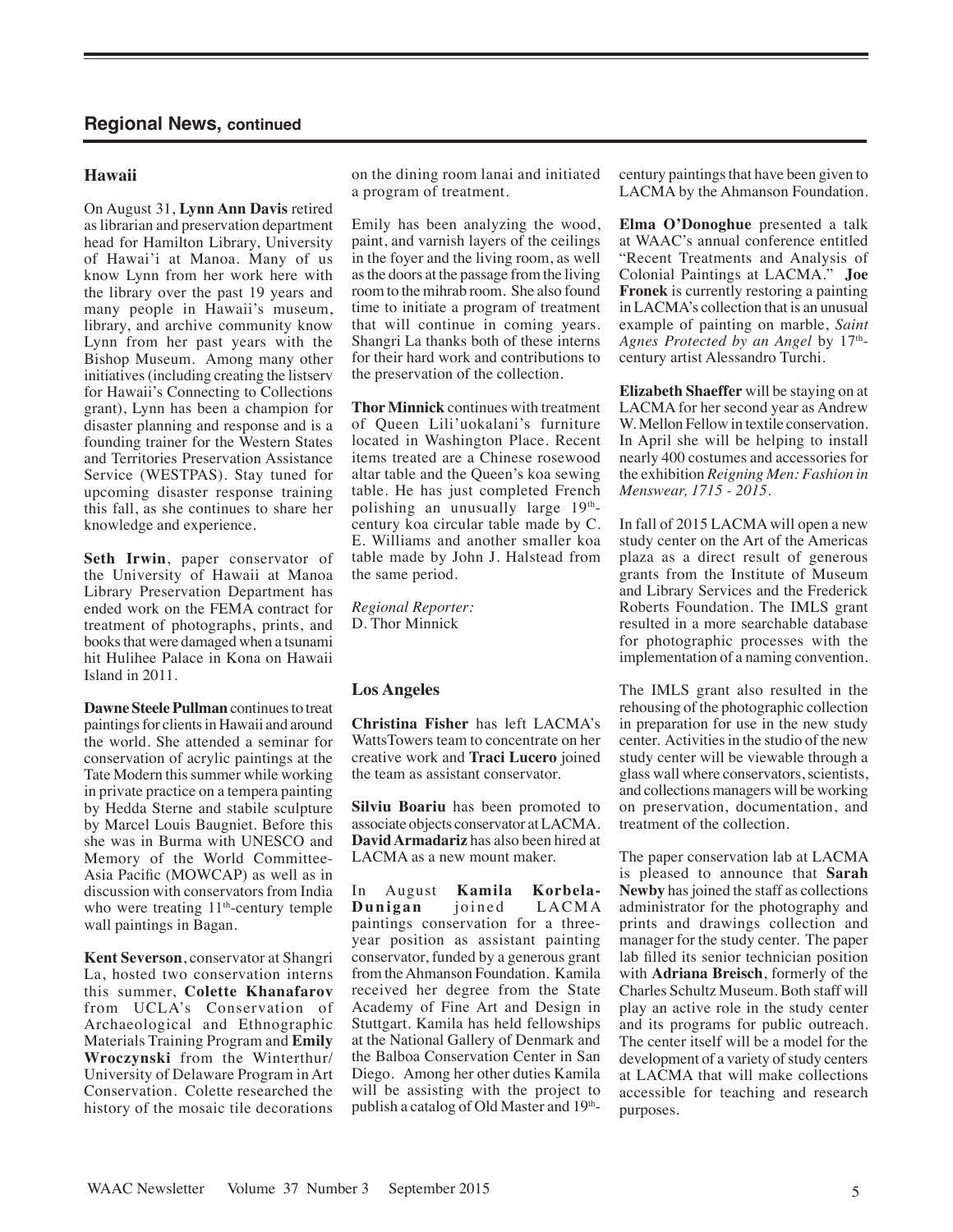This summer was busy for UCLA Library Preservation Services. In the Library Conservation Center, pre-program intern **Emma Guerard** traded her work at the Watts Towers for work on circulating collection materials for eight weeks. In AV preservation, post-graduate intern **Allie Whalen** a graduate of the NYU AV conservation program, worked on the S.A. Griffin Collection of neo-beat and punk poetry recorded in long-gone LA venues.

**Chela Metzger** served on five academic committees at the Winterthur/University of Delaware Program in Art Conservation to help usher ten new art conservation graduates into the world. **Dawn Aveline** has been serving on the UCLA Library strategic planning committee. Collection care coordinator **Maria Elena Gonzalez**, joined the team in July to help handle large scale risk management and environmental concerns for the various library locations. They are also very excited to have had a new fume hood installed into the conservation lab!

*Regional Reporter:* Virginia Rasmuss

#### **New Mexico**

**Susan Barger** became the *Connecting to Collections Care Online Community* coordinator for the FAIC. This is the successor program to *Connection to Collections* and it is now sponsored by the FAIC with funding from IMLS.

The NMSU Museum Conservation Program received a donation of \$80,000 from **Candis Stern** to establish the Candis Stern Endowed Scholarship. This scholarship will help the museum conservation undergraduate students to do internships, go to workshops, or attend conferences outside Las Cruces, NM.

*Regional Reporter:* Silvia Marinas-Feliner

#### **Pacific Northwest**

At the end of June, the Seattle Art Museum conservation department hosted a convening to consider the possibility of establishing a facility for the conservation of Asian paintings at the Seattle Asian Art Museum. Collections stewards from across the Western U.S. and Canada came to Seattle for two days to discuss the idea of creating a center that would serve the SAM collections and those of collecting institutions across the region. The meeting was funded by the Andrew W. Mellon Foundation and was part of SAM's ongoing Mellon-Funded Asia initiative, which also includes a conservation survey of SAM's Japanese paintings and other conservation and curatorial collaborations.

More recently, a set of Brussels tapestries from the museum's decorative arts collection were transported to Mechelen in Belgium for comprehensive conservation treatment at the De Wit Royal Tapestry Workshops. These spectacular tapestries from around 1700 depicting Asia, Africa, and America (unfortunately, Europe was absconded with before they came to SAM) have seldom been seen in the museum's galleries because of condition concerns, but after conservation they will be prominently featured in a global textile exhibition at the Asian Art Museum next spring.

A recent treatment highlight was the return of an important Japanese painting *Scenes from the Life of Gensei Sho-nin* following two years of conservation. The Nambokucho period painting depicts the life of the priest Gensei Sho-nin who can be spotted in various parts of the painting. The large hanging scroll features both landscape and a topographical view of the priest's temple complex, and in one little scene, one can see Gensei getting a tonsure. Treatment took place at Studio Sogendo and was made possible by the generosity of the Sumitomo Foundation.

Recently Alexander Calder's *Eagle* was re-painted at the Olympic Sculpture Park and sculptures and paintings by Judd, De Wain Valentine, Mary Corse, and other artists were treated by SAM's conservators in preparation for a new installation in the downtown museum galleries.

SAM conservation intern **Jennifer Myers** recently completed treatment of an early acrylic painting by Peter Young.

In July **J. Claire Dean** fulfilled the goal of her Kickstarter project that raised enough funds to erect a temporary shelter over a historic story pole at the workshop of Lummi carver Felix Solomon. Among the volunteers who helped were graduate student **Lesley Day** and conservator **Ellen Pearlstein**, both from the UCLA/ Getty conservation program. Lesley was also undertaking a summer internship with Claire at the Hibulb Cultural Center, Tulalip, Washington, and Ellen came to visit at just the right time to help with both projects.

Claire also became hooked on time lapse videos this summer - you can see a video of the shelter raising at the Kickstarter page (search for J. Claire Dean at the Kickstarter website), and videos of all three of them at work at the Hibulb Cultural Center on the Center's Facebook page.

**Corine Landrieu** of Landrieu Conservation has been busy this summer treating outdoor sculptures from the Washington State Arts Commission public art collection: *Reach,* an Alaskan yellow cedar sculpture by Lorna Jordan at the Edmonds Community College and *Four Corners,* a Forton bas-relief by Susan Points at the North Seattle Community College. She also worked on *Skip to My Lou*, a red cedar sculpture by Ursula Von Rydinsgvaard located on the Microsoft campus and on a few projects in the studio, including a Chinese mid-20th-century lacquer screen.

Amidst the smoky haze that periodically covers the Willamette Valley, **Susan Lunas** has been busy repairing a box for an Asian parasol from the early 1920s. The silk, painted parasol is gorgeous! She is replacing spines on two books, one from 1660 and the other from 1758. In addition she is cleaning, washing, and removing paper tape from two pencil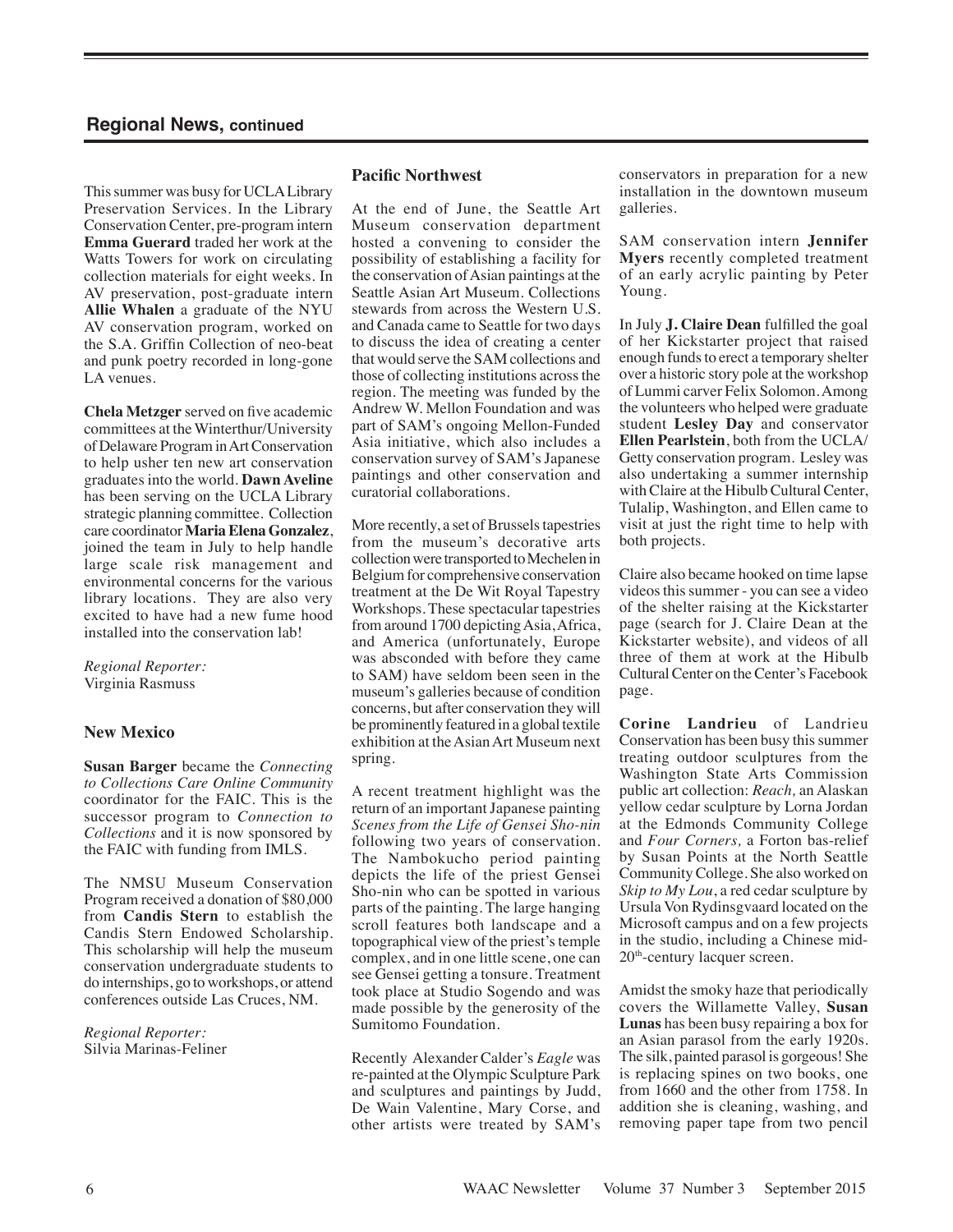drawings from the 1850s.

*Regional Reporter:* Corine Landrieu

#### **Rocky Mountain Region**

**Beverly Perkins**, Division Director of Museum Services at the Center of the West, is serving as the chair of the Buffalo Bill Art Show and finishing her duties as treasurer on the executive board of Heritage Preservation.

She finished the conservation on the Winchester 1873 that was discovered in Great Basin National Park just in time for the arrival of eight summer interns. Radiography on the Winchester revealed a cartridge lodged in the small tool chamber in the butt of the gun. Once the rusted door of the chamber was freed, the cartridge was removed and dated. According to the Winchester factory records stored at the Center of the West, the firearm left the factory in 1882 and the cartridge dates to circa 1900. These dates confirm that the Winchester could have been left resting against a tree 100 years ago.

The summer conservation interns in the lab at the Center of the West included four pre-program university graduates: **Nicole Schmidt, Allison Rosenthal, Perrine Le Saux**, and **Vanessa Omayor**.

As well as completing many conservation treatments, they designed and launched a project in conjunction with **Bruce Kaiser** to study the bronzes of Alexander Phimister Proctor. Two university students, **Dee Rudolph** and **Kevin Page**, joined two Cody High School students, **Effie Clark** and **Zeta Eirtree**, to survey and carry out condition reports on the Center's collection of Buffalo Bill's Wild West Show posters.

**Teresa Knutson** of Rocky Mountain Textile Conservation in Kalispell, Montana is treating three U.S. flags with 39, 41, and 42 stars for the Louis & Antoinette Hagener Museum of the Northern Plains Indian at Montana State

University-Northern. The flags are considered unofficial because they are from a nine day period in November of 1889 when several northwestern states were admitted to the union, including the state of Montana. The 41 star Montana flag is extremely rare because Washington was admitted three days after Montana.

WCCFA conservators, **Carmen Bria** and **Yasuko Ogino**, completed a condition survey of almost 200 paintings at the Utah Museum of Fine Art at the University of Utah in Salt Lake City in July. **Hays Shoop** recently finished a complicated treatment of a portrait of Brigham Young for the Utah Museum of Fine Art.

**Camilla Van Vooren** completed the treatment of an eleven-piece, 35 foot wide mural from the Historic Sheridan Inn in Sheridan, Wyoming with the assistance of summer intern, Winterthur Fellow, **Alexa Beller**.Alexa also assisted Yasuko on the filling and inpainting of two parts of a multi-piece mural from Wilson Elementary School in Oklahoma City. In addition, she assisted Camilla in a condition survey of twenty governors' portraits at the Colorado State Archives.

WCCFA won the 2015 Conservation/ Preservation Project Award from the Oklahoma Museums Association for the removal, treatment, and re-installation of two Olinka Hrdy murals from the historic Oklahoma City Central High School Building which was recently renovated and is now the Oklahoma City University School of Law.

**Tara Hornung** is returning to her private practice in Colorado after spending the past year as contract conservator at the Smithsonian National Air and Space Museum. Tara completed over 100 treatments on space and aeronautical artifacts, including components of space suits and aircraft engines.This springTara was awarded Professional Associate status in AIC.

Under the supervision of **Kate Moomaw** at the Denver Art Museum, **Eddy Colloton**, a graduate student in the NYU Moving Image Archiving and Preservation (MIAP) program, completed an eleven-week internship, cataloging and preserving dozens of born-digital objects in the American Institute for Graphic Arts (AIGA) design collection. Kate also worked with outdoor sculpture interns **Rachel Henderson** and **Nicole Feldman** who assisted with annual maintenance of eight outdoor sculptures on the museum's campus.

Towards its preservation, the interactive piece *Walking in Venus Blue Cave* (2001) by Brazilian artist Ernesto Neto, was re-fabricated in PreVIEW, a multi-disciplinary space that highlights textile art and related conservation activities. The project took place in the month of September and included two assistants from Neto's studio, Kate, **Allison McCloskey**, and Andrew W. Mellon Foundation textile fellow **Julie Benner**. The public was able to watch and periodically engage as the large-scale sewing and assembly project progressed.

Over the summer, a late  $20<sup>th</sup>$ -century *Egungun* was collaboratively treated. The *Egungun* is a composite ceremonial mask used by the Yoruba people of West Africa in a dance honoring ancestors. It consists of a removable multi-layer cloth skirt and a wooden head piece. Allison and Julie, along with Rachel, performed wet cleaning of the skirt. **Gina Laurin** cleaned and stabilized the head piece. Gina also recently completed treatment on a 17th-century Mexican feather painting on copper depicting St. John the Evangelist.

**Pam Skiles** and **Courtney Murray** recently assisted with infrared examination of underdrawings covered by murals in the Denver State Capitol building. The drawings revealed ranged from a portrait of Abraham Lincoln to various intricate scroll-like representations.

Courtney has completed her Samuel H. Kress Foundation fellowship in objects conservation. Her project involved the research, analysis, and treatment of six 18<sup>th</sup>-century Ecuadorian polychrome Magi figurines. Mount-maker **Steve Osborne** and assistant **Nick Donaldson** fabricated custom mounts for safely uniting the three riders and their horses.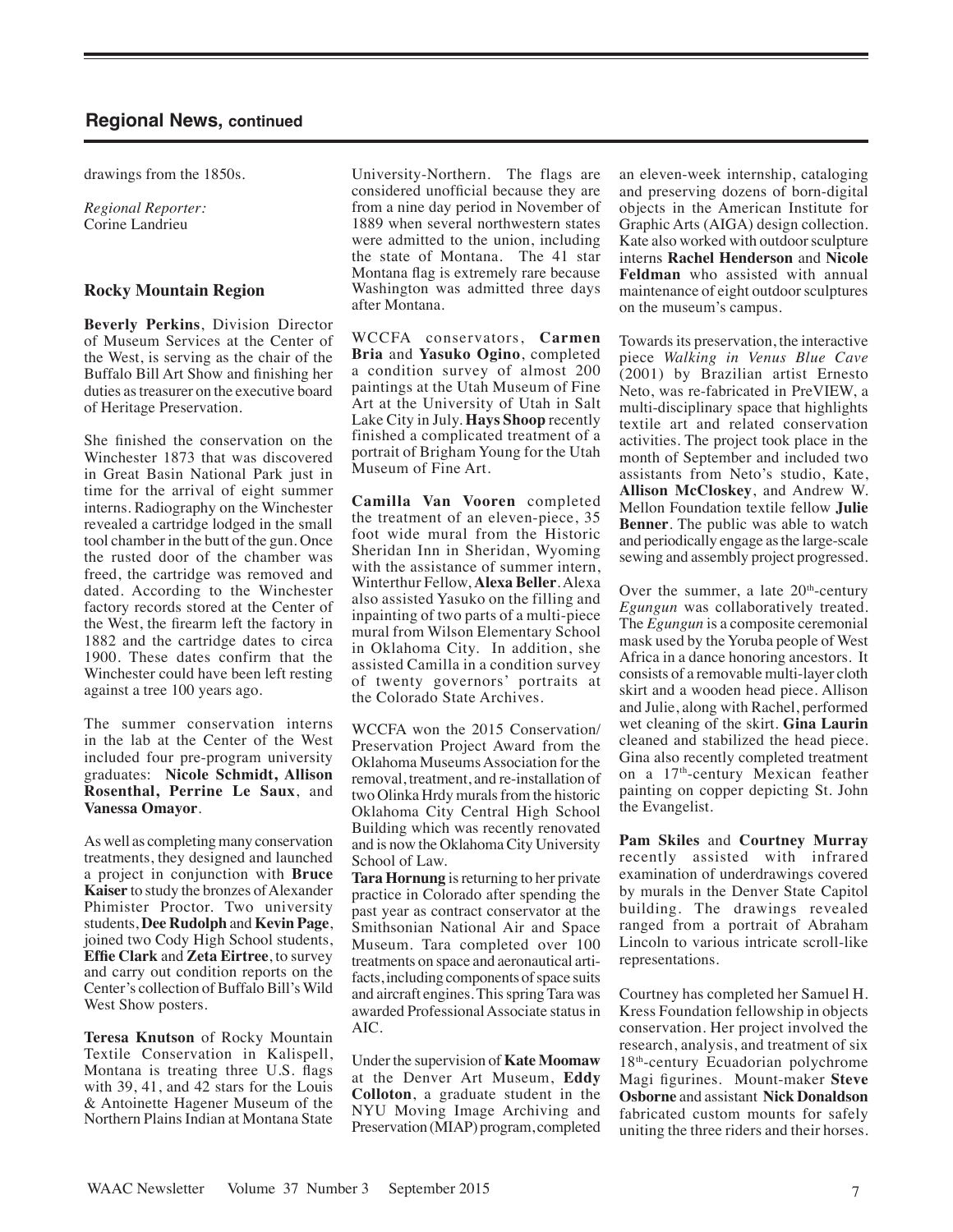Conservation assistant **Caitlin Whaley** completed exhaustive photodocumentation of the AIGA food and toiletry collection – noted for package design. In September, Courtney will commence treatment of this unorthodox range of materials.

In April, **Sarah Melching** participated in an artist interview workshop sponsored by Voices in Contemporary Art (VoCA, formerly INCCA-NA) at the Brooklyn Museum of Art. In June, she attended the convening at the Seattle Art Museum where conservation needs of Asian paintings in the western region of the U.S. were discussed and evaluated. Both the workshop and the convening were supported by the Andrew W. Mellon Foundation.

*Regional Reporter:* Julie Parker

#### **San Diego**

No news.

*Regional Reporter:* Frances Prichett

#### **San Francisco Bay Area**

The objects lab of the Fine Arts Museums of San Francisco is as busy as usual. **Geneva Griswold**, objects Mellon Fellow, and **Anne Getts**, textiles Mellon Assistant Conservator, have finished preparing and installing a show they cocurated on the science and conservation of feathers, called *Featherwork: A Conservator's Approach*. This small but exquisite show will be open alongside a larger exhibition of featherwork: *Royal Hawaiian Featherwork: Nā Hulu Ali'I*, which runs until February 28, 2015.

**Catherine Coueignoux**, associate objects conservator, spent many happy hours organizing the 41st annual WAAC conference, which was held in Monterey Bay, CA, from September 29—October 2, 2015. By press time, those of you who were able to go will surely agree that it was a wonderful experience, and that the talks given by FAMSF conservators, including Geneva, Anne, head of objects conservation **Lesley Bone**, and head of paper conservation **Debra Evans**, were all stellar.

**Margaret (Meg) Geiss-Mooney**, textile/ costume conservator in private practice, was appointed to the City of Petaluma Public Art Committee by the Petaluma city council earlier this year. She is the first professional conservator appointed to the PPAC.

**Mark Fenn** and **Colleen O'Shea** have completed treatment on four Korean lacquerware objects for the upcoming exhibition *Luminous: Mother-of-Pearl Lacquer from Korea*, scheduled for spring 2016 at the Asian Art Museum. Colleen graduates from the SUNY Buffalo State Program in Art Conservation in September. After graduation, she begins a year-long Mellon Fellowship at Historic New England.

**Shiho Sasaki** and **Kathy Gillis** participated in two Mellon-Foundation funded initiatives aimed at increasing resources for the treatment of Asian artworks in North America. They participated in the consortium at the Seattle Art Museum that was initiated to explore establishing a regional studio for the treatment of Asian paintings. At the Cleveland Museum of Art, many of the same professionals met to discuss initiatives to provide specialized training for emerging conservation professionals in the specialties of Asian materials.

Shiho and conservation technician **Courtney Helion** are exploring innovative ways to display large-scale contemporary works of art on paper for the museum's fall exhibit, *First Look*.

Courtney has also co-authored a poster with **Denise Migdail** for presentation at the North American Textile Conservation Conference in New York City in November 2015 on preparing museum quality mannequins.

Denise and Shiho have been consulting with contemporary living artists on appropriate hanging devices to assist in long-term preservation and best display practices for their artwork. A number of interviews with contemporary Asian artists are being conducted at the museum for better understanding of the long-term needs for their artworks.

*Regional Reporter:* Alisa Eagleston-Cieslewicz

#### **Texas**

The Harry Ransom Center at the University of Texas at Austin currently has on view an exhibition entitled *Frank Reaugh: Landscapes of Texas and the American West*. Reaugh, a Dallas-based artist whose career spanned the late 19th and early 20th century, was known as the "Dean of Early Texas Art" and specialized in landscapes executed primarily in pastel. The companion book to the exhibition is entitled *Windows on the West: The Art of Frank Reaugh*. **Kenneth Grant** has an essay in the companion book entitled "Frank Reaugh as Inventor: Innovations for the Use of Pastels in Field Sketching." The essay outlines Reaughs' inventions with regard to pastel materials including hardness formulations and a unique palette of colors, as well as an ingeniously-designed patented lap easel to better adapt the pastel medium for field sketching. The exhibition is on view through November 29.

**Judith Hastings** at the Menil Collection contributes the following items: **Erin Stephenson**, the Andrew W. Mellon fellow in paintings conservation at the Menil for the past three years, was awarded the William R. Leisher Memorial Fellowship for Research and Treatment of Modern Paintings at the National Gallery in Washington, D.C. and will begin that appointment in October; the incoming fellow will be **Desi Peters**, a graduate of Institute of Fine Arts, New York University, whose most recent position was as a graduate intern at the Lunder Conservation Center, Smithsonian American Art Museum. They will miss Erin and wish her the very best in her new post, and they look